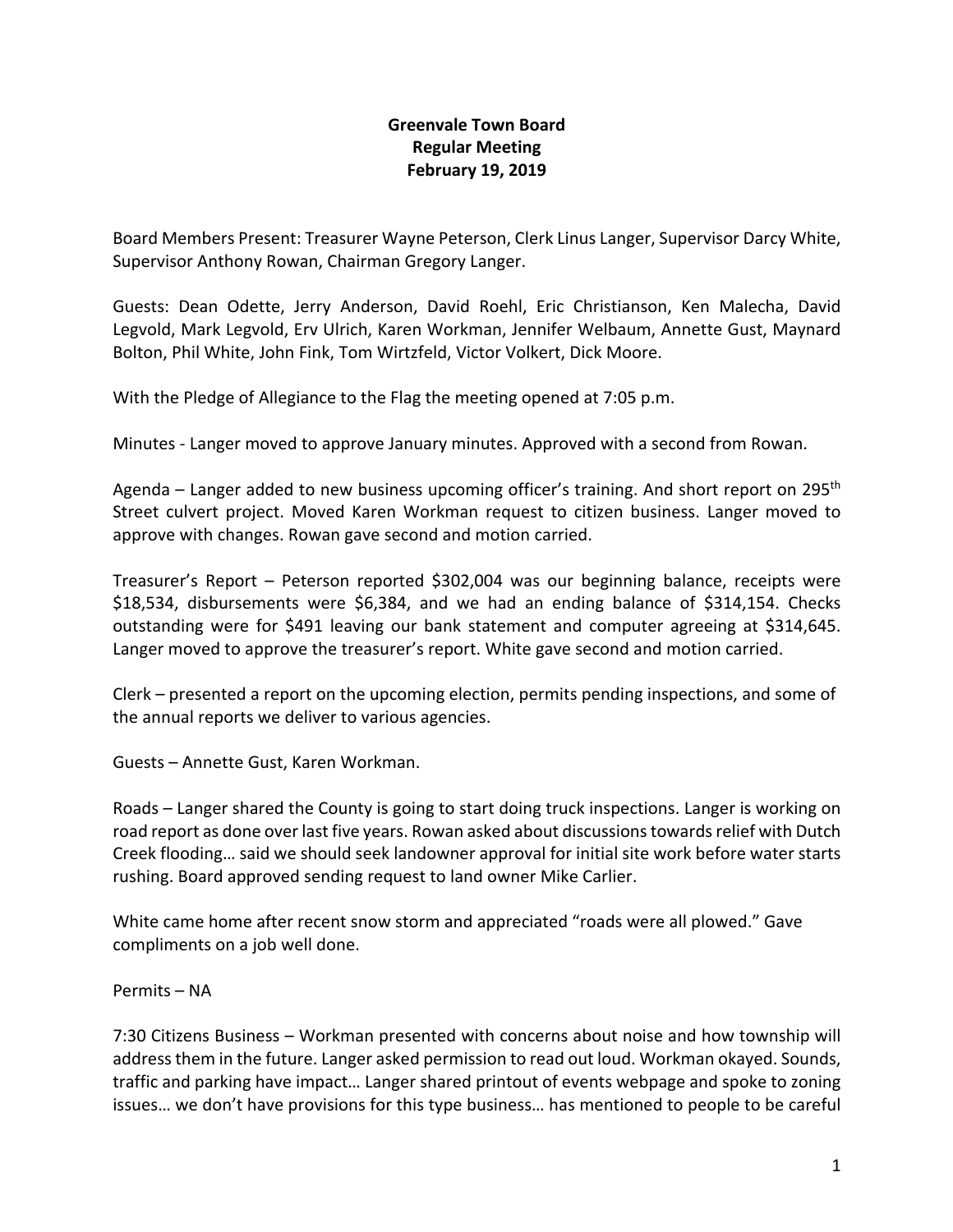with these things. Have told realtors ordinance would need to be changed to do these things. Rowan - if this is a business, we should look into it. Langer - it looks like quite a lot of work has been done on the barn. I'm interested in what other Supervisors have to say. Rowan – is this one of the things we'd have the Planning Commission look into? Langer - to permit this we'd have to change the ordinances which would require a formal request. A public hearing would have to happen and there would be many concerns. Langer suggests inviting Welbaums to March meeting and ask the Planning Commission if they want a say in it.

Victor sent email of Koktavy subdivision documents that were re-routed by the County…

Comprehensive Plan – Langer reported he has visited with Jane Kanzier the new lead on the project after Dean Johnson's retirement. Met Council is in process of looking over plan documents. Bolton-Menk work is pretty well accepted. Finished plan will probably be ready in May or June. They are making up official resolutions for us to pass/sign.

7:45 deputy Reiners - On Wednesday saw suspicious cars around midnight supposedly lost at 320th. Call if you see suspicious vehicles. Sled accident near Vermillion jump/crash head-on with broken bones… watch out for other riders. Uptick in serious DWI's… had fatal collision between Hampton and New Trier. Three serious in last three weeks. Wear seat belts!

Citizen Business – Jennifer had a book printed from picnic photos. It can be ordered off Shutterfly and might cost \$20? An invaluable gift of time and effort.

Fire Services – Dean Odette and Jerry Anderson presented an annual report on NAFRS and the Rural Fire District. Expansion of station happened to be completed this spring. In 2018 replaced pumper that was from 1987. Saved \$15,000 on purchase. Fund raising is on website for a needed rescue truck. Please donate if you can. NAFRS is in good condition with reserves and has reduced bond interest. In 2020 rural portion goes to 19 1/2 % from 22% of contributions. Voice in the process is much appreciated!

Planning Commission report – member Mark Legvold delivered comments and recollections on the recent meeting held on February 4<sup>th</sup>. Much of the discussion went towards questions on "Lots of Record" in our zoning manual and does the wording serve our common good. The discussions were a good learning opportunity to revisit long term zoning. The Planning Commission approved a motion to request funding from the Board of Supervisors for studying these types of questions. Langer moved that we approve the Planning Commission request with conditions that we can decide during discussion. My motion is we approve request for sake of discussion. Rowan gave second and motion carried. Rowan - is there other parcels where this could happen in the future? Langer - I believe there are but we don't know where they are and what we need to be concerned with. Langer - my personal opinion is if there is a site where there was obviously a home there in the past it would look like there could be a site there. It would be useful for the Planning Commission to hear a planner's take on these things.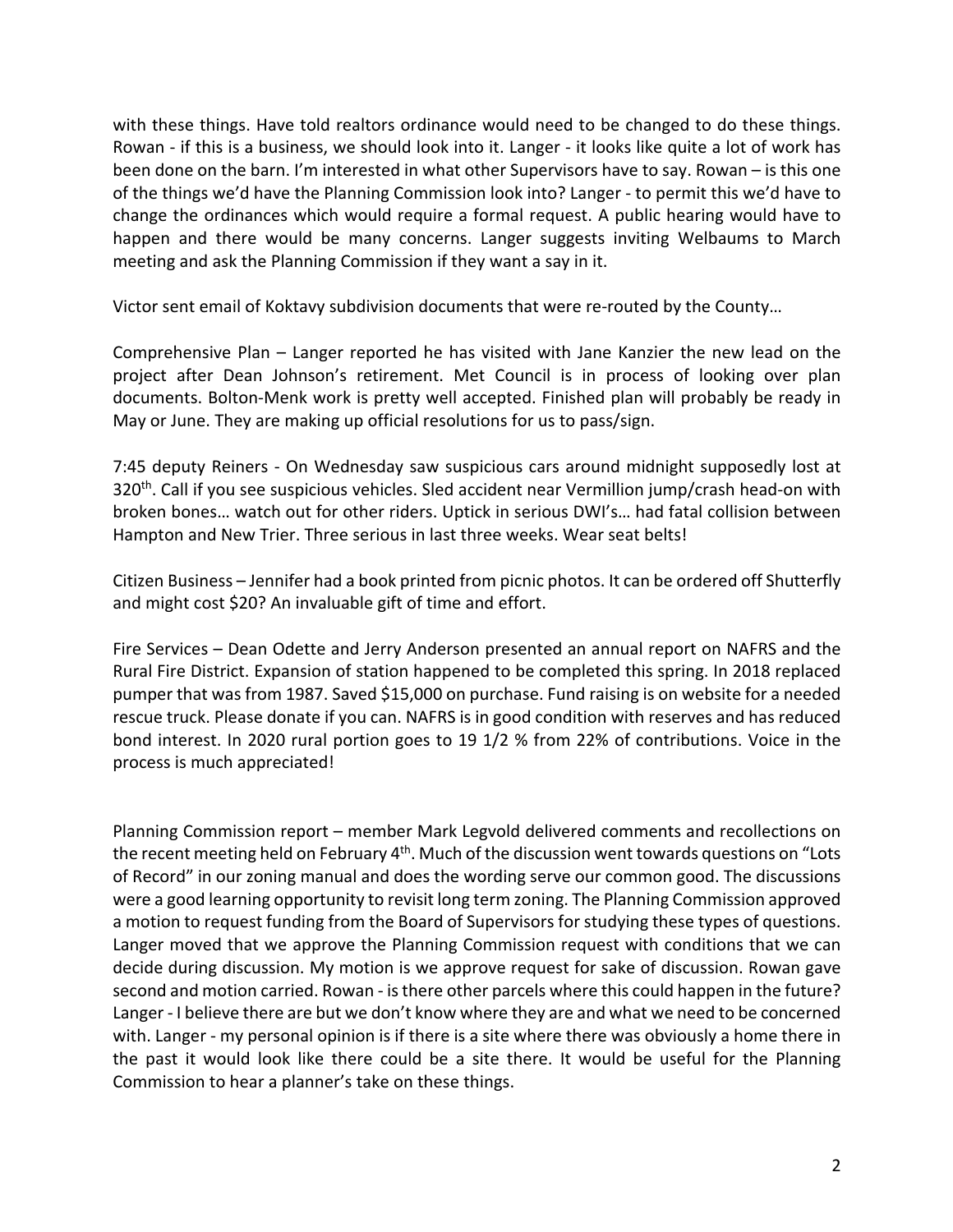We have a rate of \$80/hr with Bolton-Menk. If it would cost more than that I'd want to take another look. Rowan agrees it would be a learning experience. Legvold stated we are striving to be pragmatic and what we learn could be helpful in the future. White said better hiring a planner up front than hiring an attorney later.

Langer moved to approve funding to hire qualified person at Bolton and Menk to be a guest at the March Planning Commission meeting to discuss and advise the Planning Commission on describing what a lot of record is and how it applies to what our current ordinance says on lots of record. Rowan gave a second and all approved.

8:22 Langer had letter from Simon Tyler. Letter was emailed to Bruce Paulson and Greg Langer. White says it needs to be shared with the Planning Commission and discussed at next meeting.

St Olaf College sent a letter to deal with trees between 320<sup>th</sup> and 315<sup>th</sup> on Eveleth Avenue. Langer invited Dave Legvold to share ideas.

Legvold – has been talking to St Olaf about abandoning 50ft because rooting and shading are interfering with farming. Gelle took dim view of abandoning land. Discussed possibility of removing trees. Some are not in right of way. In discussions with St Olaf to take out trees:  $1<sup>st</sup>$ request would we be willing to grant permission for contractor to do work?  $2<sup>nd</sup>$  request what would be level of townships' participation to remove trees in right of way? 3<sup>rd</sup> request could there be further discussions result in planting pollinator plants and grasses?

Langer - some trees are in right of way, but many are not. We have authority to allow others to do the work. Langer farm hired contractor to shape the Garrett Avenue ditch – for example. Noxious weeds need to be taken care of in any maintenance plan. Hayed crops can be put in ditch. Dr. Shea's driveway has been good test case. Buckthorn was causing erosion and removed tree stumps were ground down to ground level.

Langer - burning is one option I don't support but mowing and spraying is considered normal. Legvold - abundance of caution we want to be sure we aren't adding ag land vs trees. Langer - if we hire a contractor they need to comply with our laws and have insurance. If land owner hires, it's their business on their land but our business on the township's right of way. Bolton has list of contractors who would be interested in providing quotes.

Langer moved to authorize Road Superintendent Jerry Bolton to work with St Olaf and Legvold on best way to handle project and report to Board. White gave second and motion carried.

8:40 road aggregate quotes for 2019 road work. Langer made a motion to request quotes for the 2019 season. White gave second and motion was approved. Rowan requested copy of contract.

Quotes for Yard Maintenance – Langer moved to request lawn care quotes. Rowan made second and motion carried.